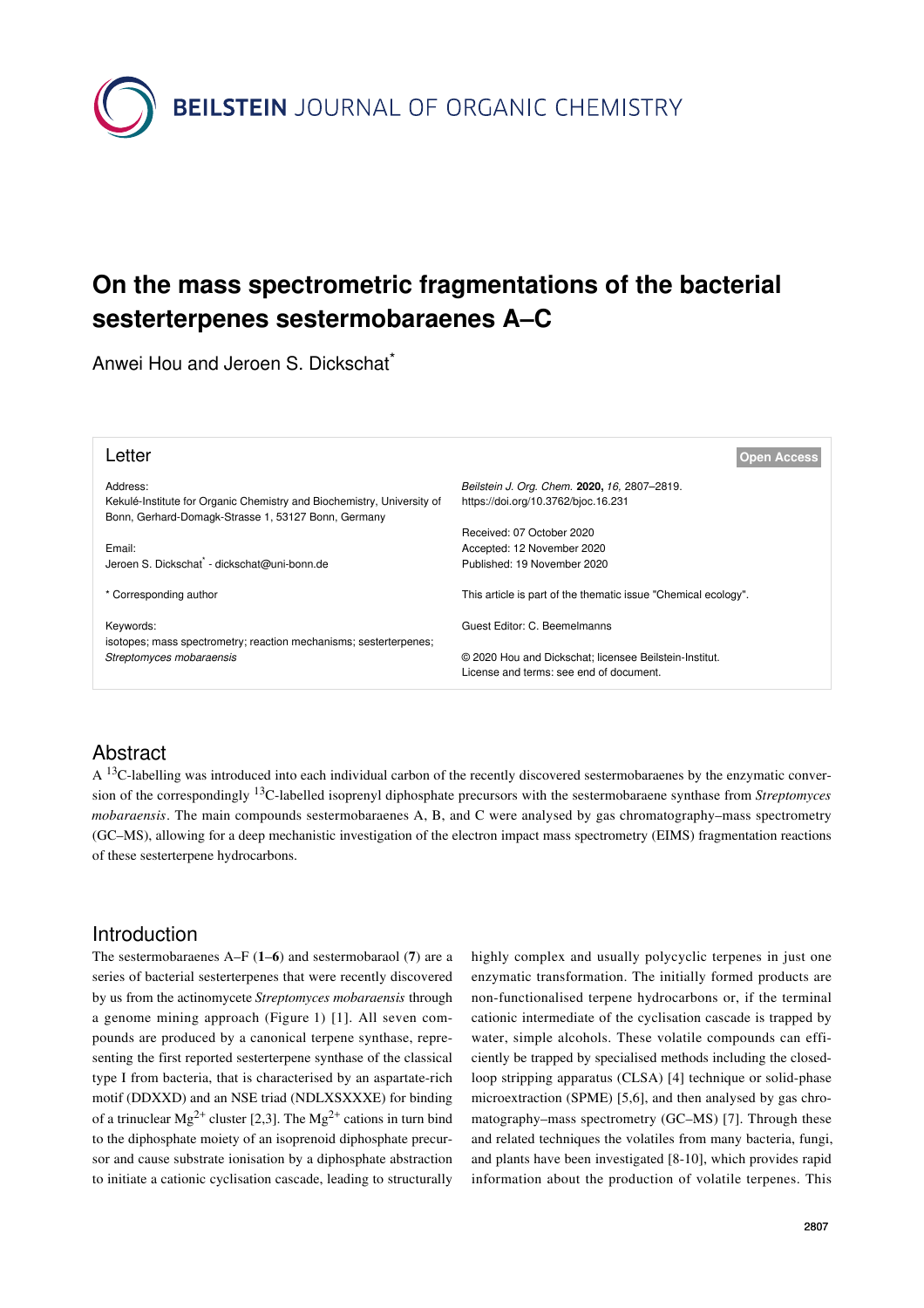<span id="page-1-0"></span>

information is particularly useful in the combination with the genome sequences of the producing organism, because it allows to identify interesting candidate genes coding for terpene synthases for further studies by genome mining. A major difficulty in the GC–MS-based identification of terpenes is associated with the high similarity of the mass spectra of structurally related terpenes. For this reason, the unambiguous identification of terpenes requires either the direct comparison to an authentic standard, or, since such a standard is not always available, a very good match of the measured mass spectrum to a library spectrum and of the measured retention index to literature data. Mass spectrometric fragmentations proceed through reactions that are classified as σ-bond cleavages, α-fragmentations, inductive cleavages, McLafferty rearrangements [\[11\]](#page-11-6), retro-Diels–Alder fragmentations [\[12,13\]](#page-11-7), and the recently observed unusual radical-induced retro-Cope rearrangement (herein, "retro" indicates that the mass spectrometric reaction proceeds in reverse order of a thermal reaction promoted by the thermal conditions of the gaschromatographic analysis) [\[14\]](#page-11-8). The fragmentation reactions of structurally simple compounds such as fatty acid methyl esters have been well investigated by isotopic labelling experiments [\[15,16\]](#page-11-9) and the knowledge allows for structural predictions based on GC–MS data [\[17\]](#page-11-10). The deuterium labelling technique was also applied to other compound classes such as alkylbenzenes and ketones [\[18-21\]](#page-11-11). For terpenes, structural proposals can only be made based on the mass spectra for structurally less complicated cases, as was exemplified for the side products of bacterial 2-methylisoborneol synthases [\[22\],](#page-11-12) but in general the structural complexity of terpenes does not allow for such approaches. Nevertheless, more knowledge about the MS fragmentation reactions of terpenes is desirable, but represents a challenging objective as it is difficult to get access to the isotopically labelled terpenes needed for deep and conclusive insights. The early investigations by Djerassi and co-workers have made use of semisynthetic deuterated terpenes [\[23-25\]](#page-11-13). While deuterium can reveal specific hydrogen migrations in the fragmentation reactions, is comparably cheap, and can often easily be introduced, e.g., into C,H-acidic positions, a drawback of deuterium usage lies in possible kinetic isotope effects [\[21\]](#page-11-14). Also MS/MS-based techniques have been used to study the fragmentations of terpenes [\[26-28\],](#page-11-15) but isotopic labelling experiments can give more detailed and conclusive insights. We have recently investigated the MS fragmentation mechanisms of several sesqui- and diterpenes in a series of studies that made use of  $^{13}$ C-labelled terpene precursors to systematically introduce single labellings into each individual carbon position by enzymatic synthesis [\[14,29-32\].](#page-11-8) Here we report on the MS fragmentation mechanisms for the bacterial compounds sestermobaraenes A, B, and C, representing the first mechanistic study of this kind for sesterterpenes.

### Results and Discussion Experimental basis

The 25 isotopomers of  $(^{13}C)$ geranylfarnesyl diphosphate (GFPP) were enzymatically prepared from the correspondingly labelled geranyl diphosphate (GPP), farnesyl diphosphate (FPP), geranylgeranyl diphosphate (GGPP), and isopentenyl diphosphate (IPP) with geranylfarnesyl diphosphate synthase (GFPPS) and then converted into mixtures of the sesterterpenes **1**–**7** by the sestermobaraene synthase from *Streptomyces* mobaraensis (SmTS1). All <sup>13</sup>C-labelled terpene precursors were made available by synthesis in our laboratory in high isotopic purity with  $^{13}$ C substitutions of nearly 100% [\[33-37\]](#page-11-16). The compound mixtures were subsequently analysed by GC–MS and the mass spectra of the unlabelled compounds **1**–**3** and their  $25$  singly <sup>13</sup>C-labelled isotopomers are summarised in Figures S1–S3 in [Supporting Information File 1](#page-11-17). Investigations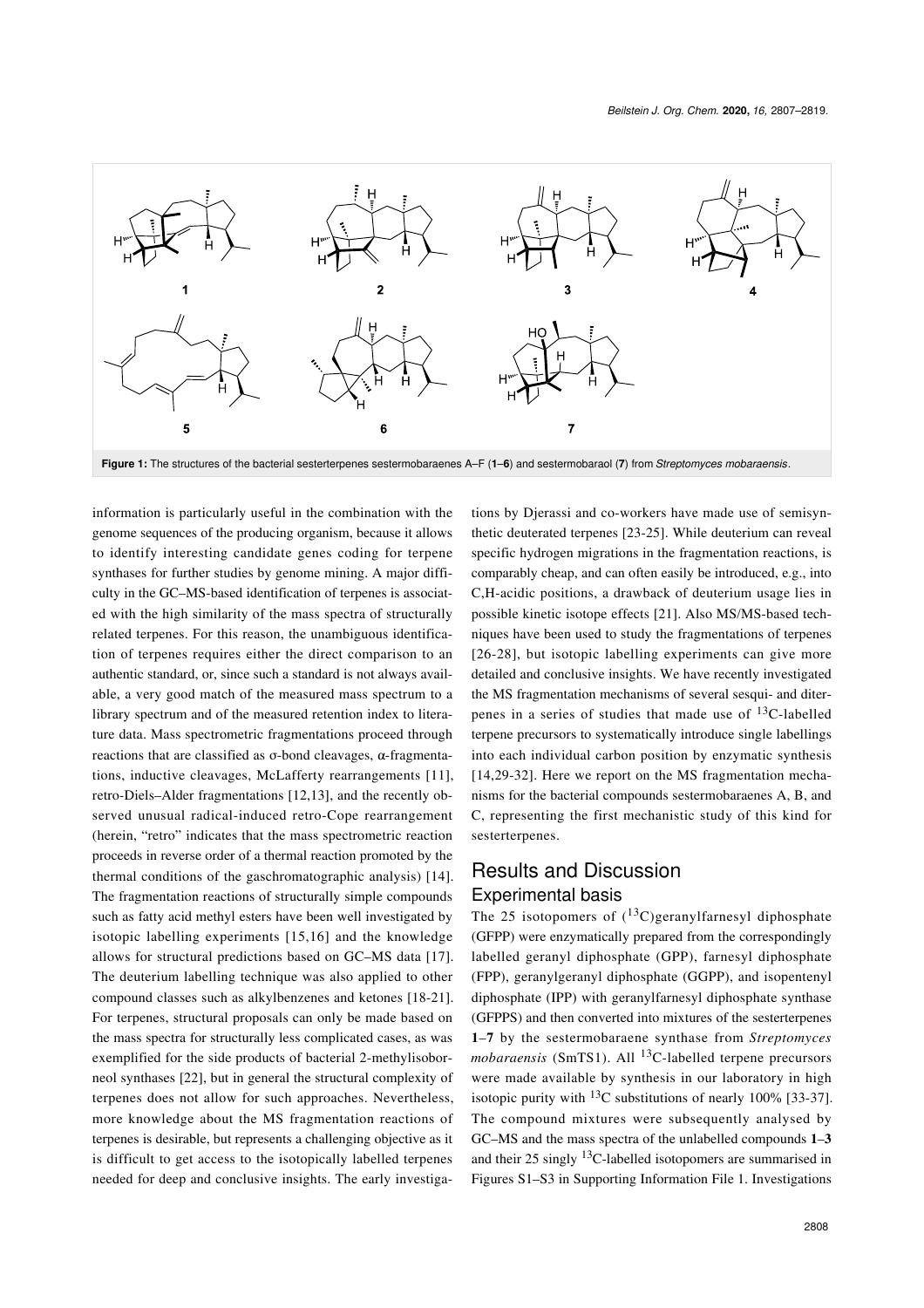on the mass spectrometric fragmentation mechanisms for the minor products **4**–**7** of SmTS1 are not included in this study, because in some cases no high quality mass spectra could be obtained. The mass spectra of the unlabelled compounds show several pronounced signals for fragment ions (*m*/*z*, mass-tocharge ratio). If a signal in a mass spectrum for a particular  $^{13}C$ labelled isotopomer of a compound under investigation is in comparison to the non-labelled compound clearly increased by 1 Da, this means that the labelled carbon fully contributes to the fragment ion. Accordingly, if the signal is clearly not shifted, this means the labelled carbon is not part of the fragment ion. Also cases in between these clear situations exist, namely if a signal in the mass spectrum is a result of two or more fragment ions formed from different parts of the molecule, a labelled carbon may or may not contribute to its formation. A quick overview can be given in a position-specific mass shift analysis for a fragment ion  $m/z$  (PMA<sub>m/z</sub>), in which fully contributing carbons are marked by red dots, partially contributing carbons by green dots, and carbons that do not contribute remain without a mark (Figures 2–4, vide infra). Because usually multiple fragmentation reactions lead to the formation of the ions observed in the low molecular weight region, their formation will not be discussed (an exception is the base peak at *m*/*z* = 120 for all three compounds). The method also finds its limitations for fragment ions buried within a group of peaks. Such fragment ions will not be discussed in this work.

#### Fragmentation mechanisms for sestermobaraene A (**1**)

The position-specific mass shift analyses ([Figure 2\)](#page-2-0) for several prominent fragment ions observed in the mass spectrum of sestermobaraene A (**1**) are based on a comparison of the mass spectrum of the unlabelled compound **1** to the mass spectra of the 25 isotopomers of  $(^{13}C)$ -1 (Figure S1, [Supporting Informa](#page-11-17)[tion File 1](#page-11-17)). As can be concluded from these analyses, the fragment ions observed at  $m/z = 312$ ,  $m/z = 206$ , and the base peak at *m*/*z* = 120 are formed by a loss of a clearly defined portion of **1**, while the fragment ions at  $m/z = 325$  and  $m/z = 297$  arise through various reactions with losses of different portions of the molecule that can, however, still be rationalised. For the other fragment ions in the mass spectrum of **1** the situation is less clear and their formation will not be discussed here.

The formation of the fragment ion at  $m/z = 325$  requires the loss of one methyl group for which only C22, C23, C24, and C25, but not C20 and C21 show a significant participation. The most prominent loss is observed for C23 in an allylic position of the double bond in **1**. After electron impact ionisation preferentially at the  $\pi$ -system of the olefinic double bond the radical cation 1<sup>++</sup> is obtained from which the methyl group C23 can directly be lost by an  $\alpha$ -cleavage leading to fragment  $a1^+$  ([Scheme 1A\)](#page-3-0).

<span id="page-2-0"></span>



However, the radical centred at the bridgehead carbon C11 is orthogonal to, or in other words, not in conjugation with the radical cation at C12–13. Therefore, an energetically more feasible process may be represented by an inductive cleavage leading to **b1•+**, a hydrogen rearrangement to **c1•+**, and an α-cleavage to **d1<sup>+</sup>** ([Scheme 1B](#page-3-0)). The formation of the fragment ion at *m*/*z* = 312 proceeds through a highly specific loss of the C8–9 portion of **1**. This is explainable from **b1•+** by a sequence of two α-cleavages first to **e1•+** and then to **f1•+** with a neutral loss of ethylene ([Scheme 1C\)](#page-3-0). The fragment ion at *m*/*z* = 297 requires the loss of  $C_3H_7$  which can be achieved by various reactions, as indicated by the  $PMA<sub>297</sub>$ . This may be realised by the cleavage of an intact  $C_3H_7$  unit originating from the isopropyl group C20–19–21 or, by involving multiple C–C bond cleavages and hydrogen rearrangements, from the C25–3–4 portion. Alternatively, a combined loss of the C8–9 moiety and one methyl group (C22, C23, C24, or C25) is possible which basically combines the fragmentations of [Scheme 1A](#page-3-0) and [Scheme 1B](#page-3-0). The loss of the isopropyl group C20–19–21 can be achieved by an inductive cleavage of **1 •+** to **g1•+** followed by an α-cleavage to **h1<sup>+</sup>** ([Scheme 1D](#page-3-0)). Starting from **c1•+**, two α-cleavages with the extrusion of ethylene can lead to **i1•+** that upon a third  $α$ -fragmentation with loss of the methyl group C23 results in **j1<sup>+</sup>** [\(Scheme 1E\)](#page-3-0). The fragmentation of the C25–3–4 portion can be explained starting from **1 •+** by a hydrogen rearrangement to **k1•+** and α-cleavage to **l1•+** ([Scheme 1F](#page-3-0)). Another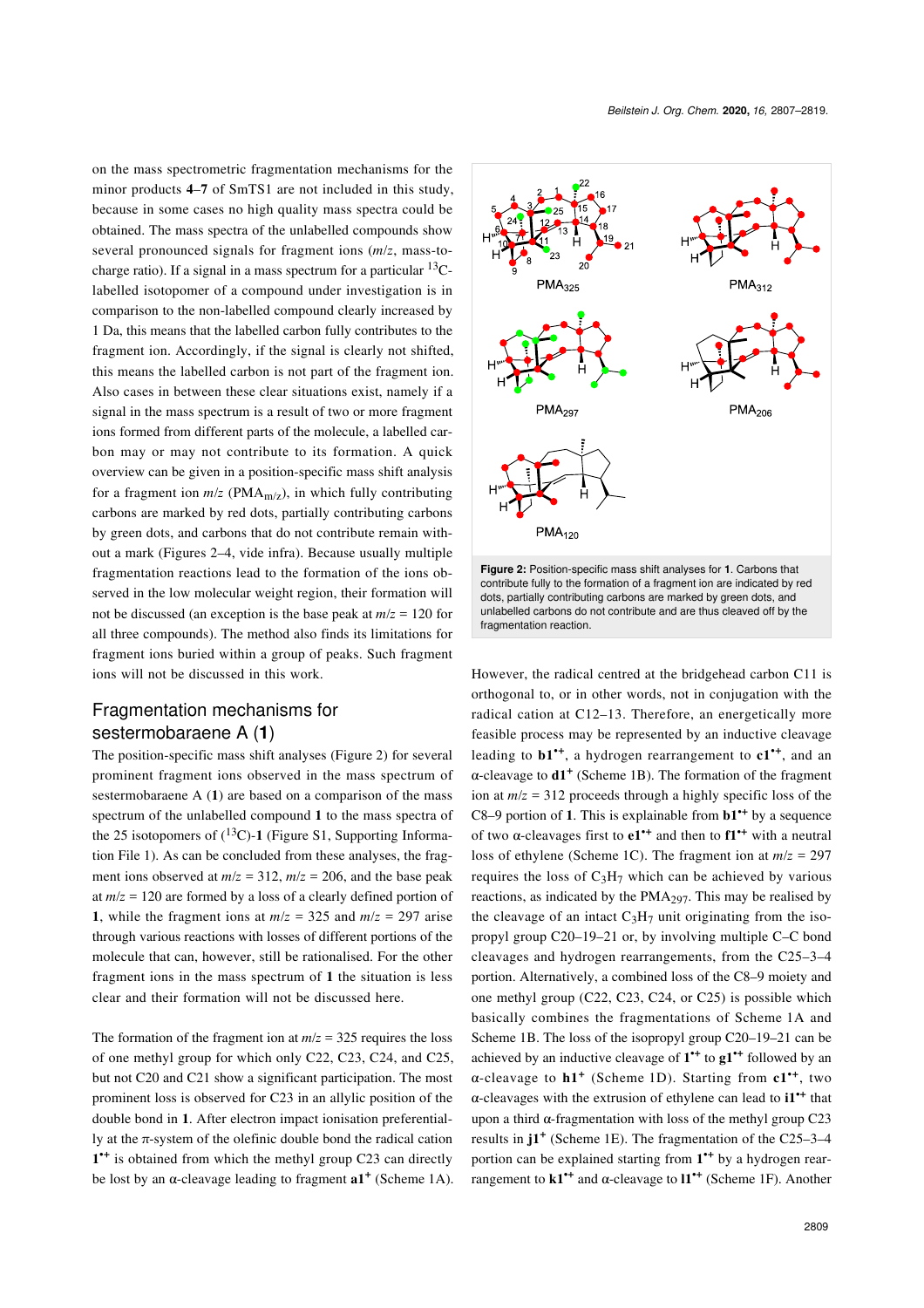<span id="page-3-0"></span>

**Scheme 1:** The EIMS fragmentation mechanisms for **1** explaining the formation of the fragment ions at *m*/*z* = 325, 312, and 297. Lost carbons are marked by purple dots.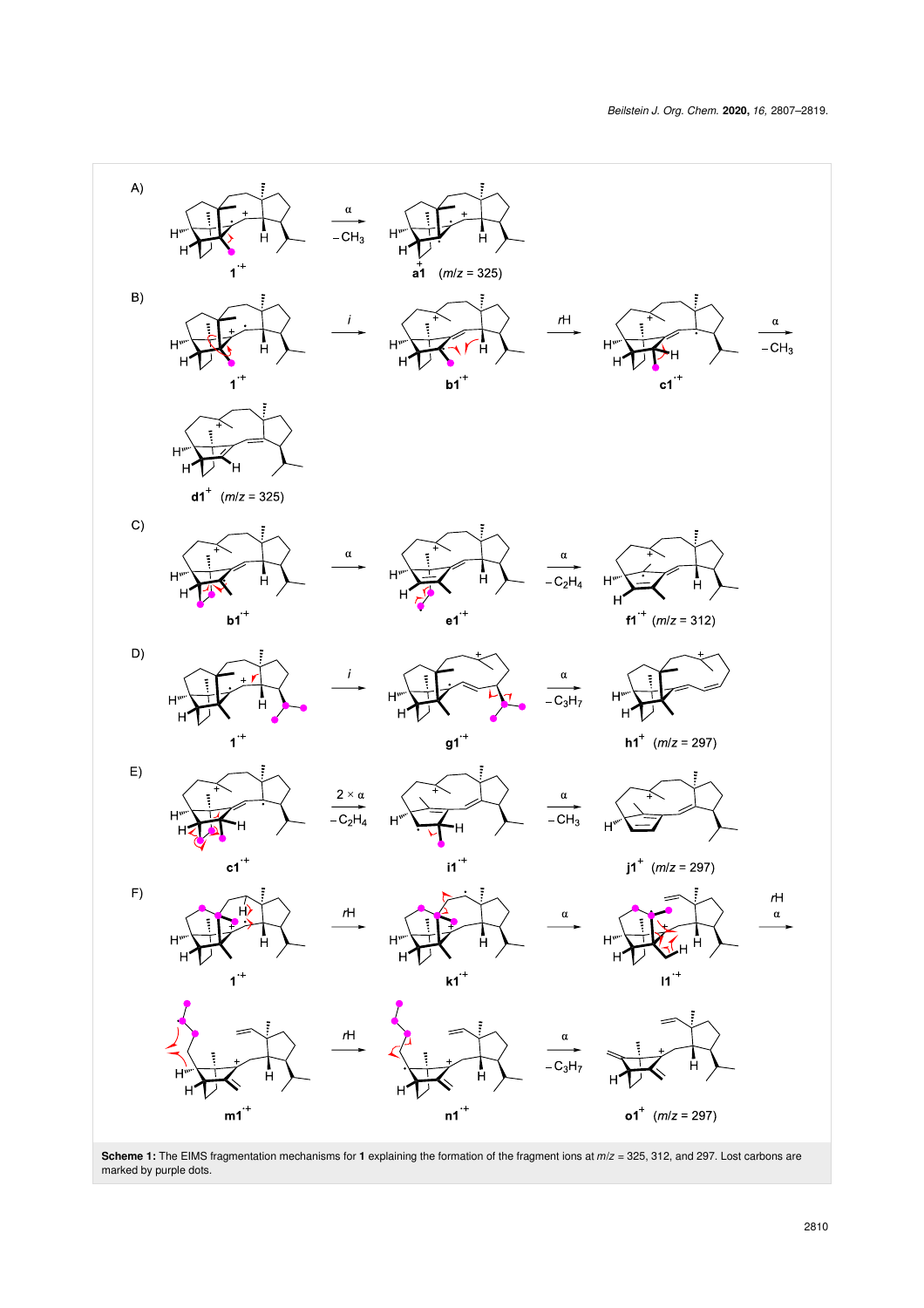hydrogen rearrangement combined with an α-fragmentation then leads to the allyl cation **m1•+** which may undergo a third hydrogen rearrangement to **n1•+** and final cleavage of a propyl group to **o1<sup>+</sup>** .

The formation of the fragment ion at  $m/z = 206$  proceeds with the loss of the portion represented by carbons  $C25-3-4-5-6-10(-9-8)-11-23$  and can be proposed as shown in [Scheme 2A.](#page-4-0) After the ionisation to **1 •+** a hydrogen rearrangement leads to  $p1^{+}$  that further reacts by an inductive ring opening and α-cleavage to **q1•+**. Another α-fragmentation to **r1•+** may be followed by a hydrogen rearrangement to **s1•+** and two α-cleavages to **t1•+**, giving an alternative mechanistic explanation for the fragment ion at  $m/z = 312$  by loss of C8–9. Another the hydrogen rearrangement to **u1•+** sets the stage for a final  $\alpha$ -fragmentation with the neutral loss of  $o$ -xylene to  $v1$ <sup>++</sup>. The base peak in the mass spectrum of **1** is formed from carbons C25–3–4–5–6–10(–9)–11–23, which can also be explained starting from **p1•+** by three sequential α-cleavages through **w1•+** to **x1•+** [\(Scheme 2B\)](#page-4-0). The inductive cleavage with hydride migration leads to **y1•+** representing the minor fragment ion at  $m/z = 122$  that may efficiently lose two hydrogens to give the conjugated system in **z1•+** .

#### Fragmentation mechanisms for sestermobaraene B (**2**)

The position-specific mass shift analyses for sestermobaraene B (**2**) are based on the mass spectrum of the unlabelled compound

<span id="page-4-0"></span>

**Scheme 2:** The EIMS fragmentation mechanisms for **1** explaining the formation of fragment ions at *m*/*z* = 206 and 120. Lost carbons are marked by purple dots.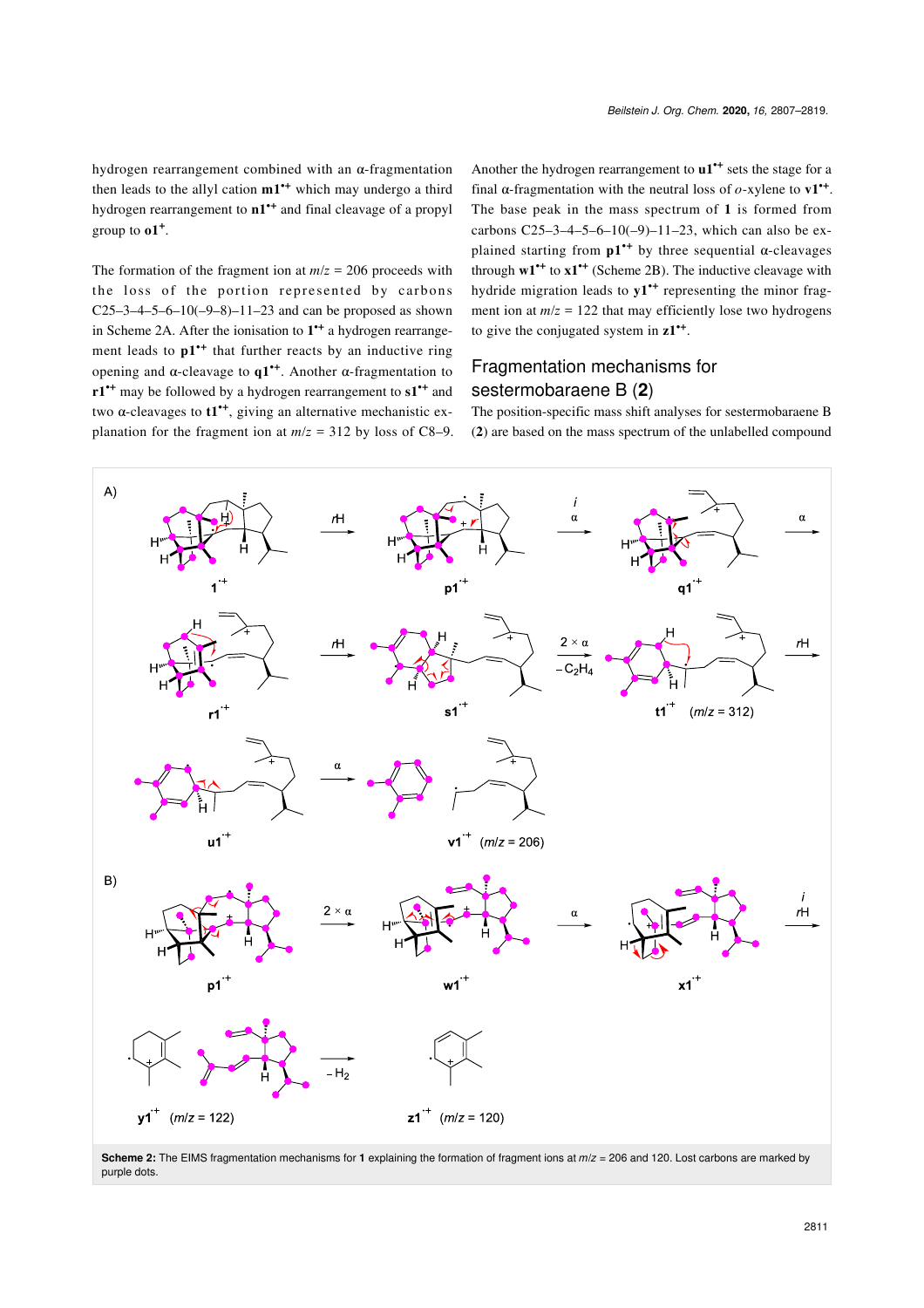in comparison to those of its  $25^{13}$ C-labelled isotopomers (Figure S2 in [Supporting Information File 1](#page-11-17)). Clear results could be obtained for the fragment ions in the high mass region at  $m/z = 325, 312,$  and 297, for the base peak at  $m/z = 120$ , and the prominent fragment ion at  $m/z = 203$ . The results of the analyses are summarised in [Figure 3.](#page-5-0)

<span id="page-5-0"></span>

Similarly to the observations made for **1**, also for **2** the formation of the fragment ion at  $m/z = 325$  by loss of one methyl group proceeds by the cleavage of C22, C23, C24, or C25, while the fragmentation of C20 or C21 does not make a significant contribution. Notably, even from the olefinic methylene group C23 a methyl group can be cleaved off, which requires hydrogen rearrangements prior to the fragmentation. A possible mechanism starts from  $2^{++}$  by the hydrogen rearrangement to **a2•+** and a hydride shift to **b2•+** ([Scheme 3A](#page-6-0)). This hydride migration is in reverse order compared to a similar step along the cationic cyclisation cascade during the biosynthesis of **2** (Scheme S1 in [Supporting Information File 1](#page-11-17)). The subsequent inductive ring opening to  $c2^*$  and  $\alpha$ -cleavage of C23 result in **d2<sup>+</sup>** . The losses of the other methyl groups can be understood more easily, e.g., two  $\alpha$ -fragmentations from  $2^{+}$  explain the formation of **e2<sup>+</sup>** with the loss of C25 [\(Scheme 3B](#page-6-0)). The fragment ion at  $m/z = 312$  arises by the loss of the C8–9 portion through a

double α-cleavage from **2 •+**, yielding to **f2•+** [\(Scheme 3C\)](#page-6-0). Also for compound **2** different mechanisms for the formation of the fragment ion at  $m/z = 297$  are observed, including the loss of the isopropyl group C20–19–21 or the loss of C8–9 and one methyl group. The cleavage of the isopropyl group is possible from **c2•+** by an inductive ring opening to **g2•+** and α-fragmentation to **h2<sup>+</sup>** ([Scheme 3D](#page-6-0)). Alternatively, **c2•+** can react by two α-cleavages leading to **i2•+** with a neutral loss of ethylene, followed by another α-cleavage of C23 to **j2<sup>+</sup>** [\(Scheme 3E](#page-6-0)). The fragment ion at  $m/z = 297$  can also be rationalised from  $f2^{+}$  by two α-fragmentations with the loss of C25 to result in **k2<sup>+</sup>** ([Scheme 3F](#page-6-0)).

The position-specific mass shift analysis for  $m/z = 203$ indicates the formation of this fragment ion by two overlaid mechanisms that both involve the loss of C14–15(–22)–16–17–18–19(–21)–20 plus either C13 or C1. A mechanistic model for the first case with loss of C13 starts from **2 •+** by a hydrogen rearrangement to **l2•+** and an α-fragmentation to **m2•+**, followed by another hydrogen transfer to **n2•+** and  $\alpha$ -cleavage to  $\alpha$ <sup>+</sup> ([Scheme 4A\)](#page-7-0). The second possibility with the loss of C1 is explainable from **l2•+** by a hydrogen migration to **p2•+** and an α-fragmentation to **q2•+**, followed by two more α-fragmentations to **r2•+** [\(Scheme 4B](#page-7-0)). A final α-cleavage then yields the target ion **s2<sup>+</sup>** . The generation of the base peak ion at  $m/z = 120$  from the C25–3–4–5–6–10(–9)–11–23 moiety of 2 is more difficult to understand, as it must proceed with four C–C bond cleavages. Interestingly, for **2** the base peak is made up from the same portion of the molecule as for **1**, but while **1** has a bond between C3 and C11, this bond is missing in **2** that has a bond between C2 and C12 instead. For **1** the base peak was nicely explainable by the formation of an ionised aromatic ring system. In the first instance, it seems difficult to parallel this for **2**, but if for the first steps after ionisation to **2 •+** a skeletal rearrangement to **t2•+** and a hydrogen transfer to **u2•+** are assumed, the parallelism of the fragmentation mechanisms becomes more obvious [\(Scheme 4C\)](#page-7-0). Subsequent steps may include an inductive ring opening to **v2•+**, another hydrogen rearrangement to **w2•+**, and two α-cleavages to **x2•+**. Another hydrogen rearrangement and elimination of two hydrogen atoms lead to **y2•+** which is identical to **z1•+** in the fragmentation mechanism for the base peak ion of **1**.

#### Fragmentation mechanisms for sestermobaraene C (**3**)

For sestermobaraene C (**3**) the position-specific mass shift analyses based on the mass spectra of the unlabelled versus all 25 isotopomers of the singly  $13C$ -labelled material (Figure S3 in [Supporting Information File 1](#page-11-17)) also gave unambiguous results for the fragment ions at  $m/z = 325$ , 312, 297, 206, and the base peak at  $m/z = 120$  [\(Figure 4\)](#page-8-0), which is similar to the correspond-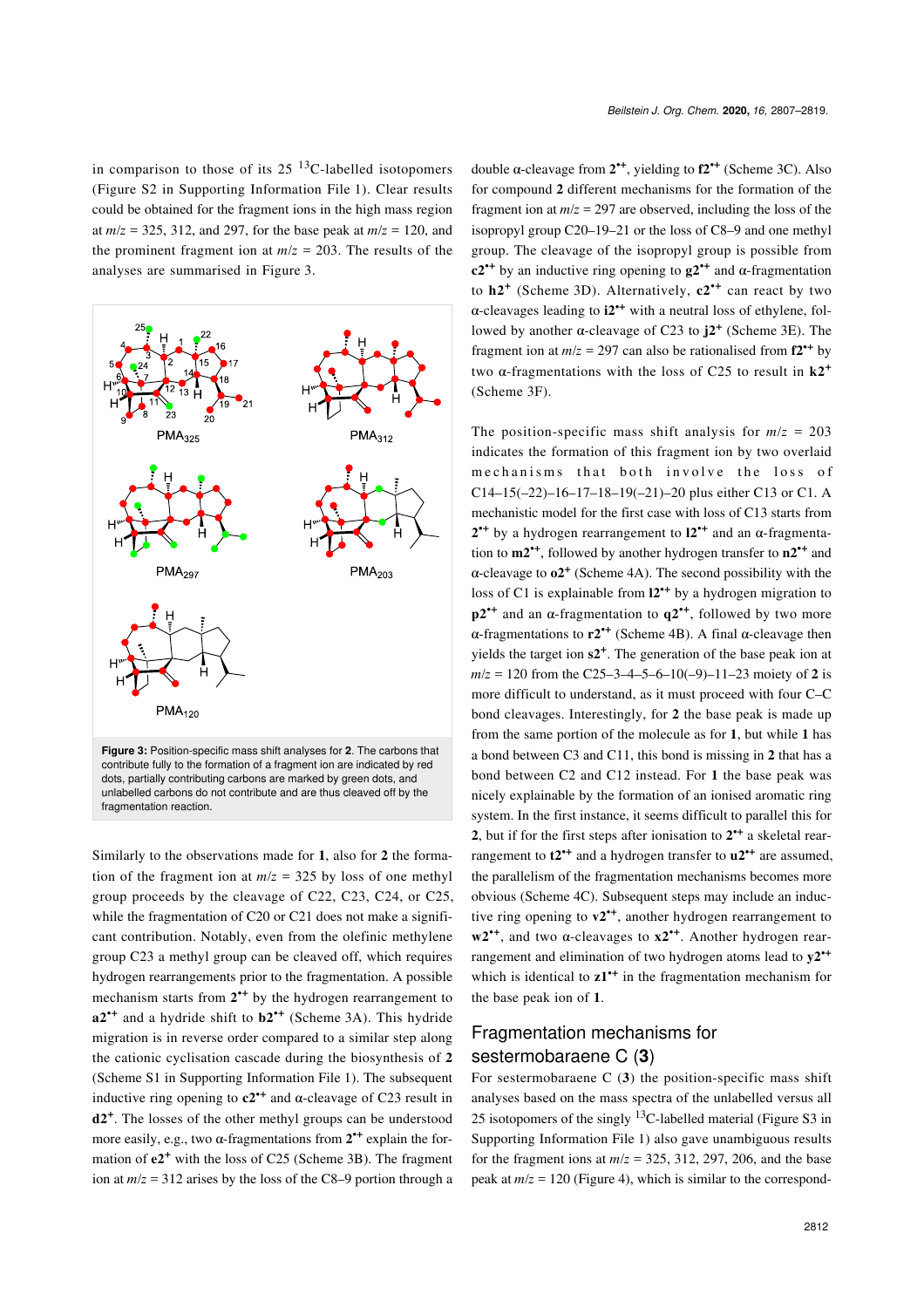<span id="page-6-0"></span>

marked by purple dots.

ing analyses for **1** and **2** not only in the nominal masses of the fragment ions, but also in terms of the portions of the carbon skeletons these fragments arise from. Thus, it can be expected that similar fragmentation reactions as discussed for **1** and **2** above can lead to their formation. One notable difference is observed for the fragment ions at *m*/*z* = 312 and 297 that are formed with a partial loss of C11–23, which was not observed for compounds **1** and **2**.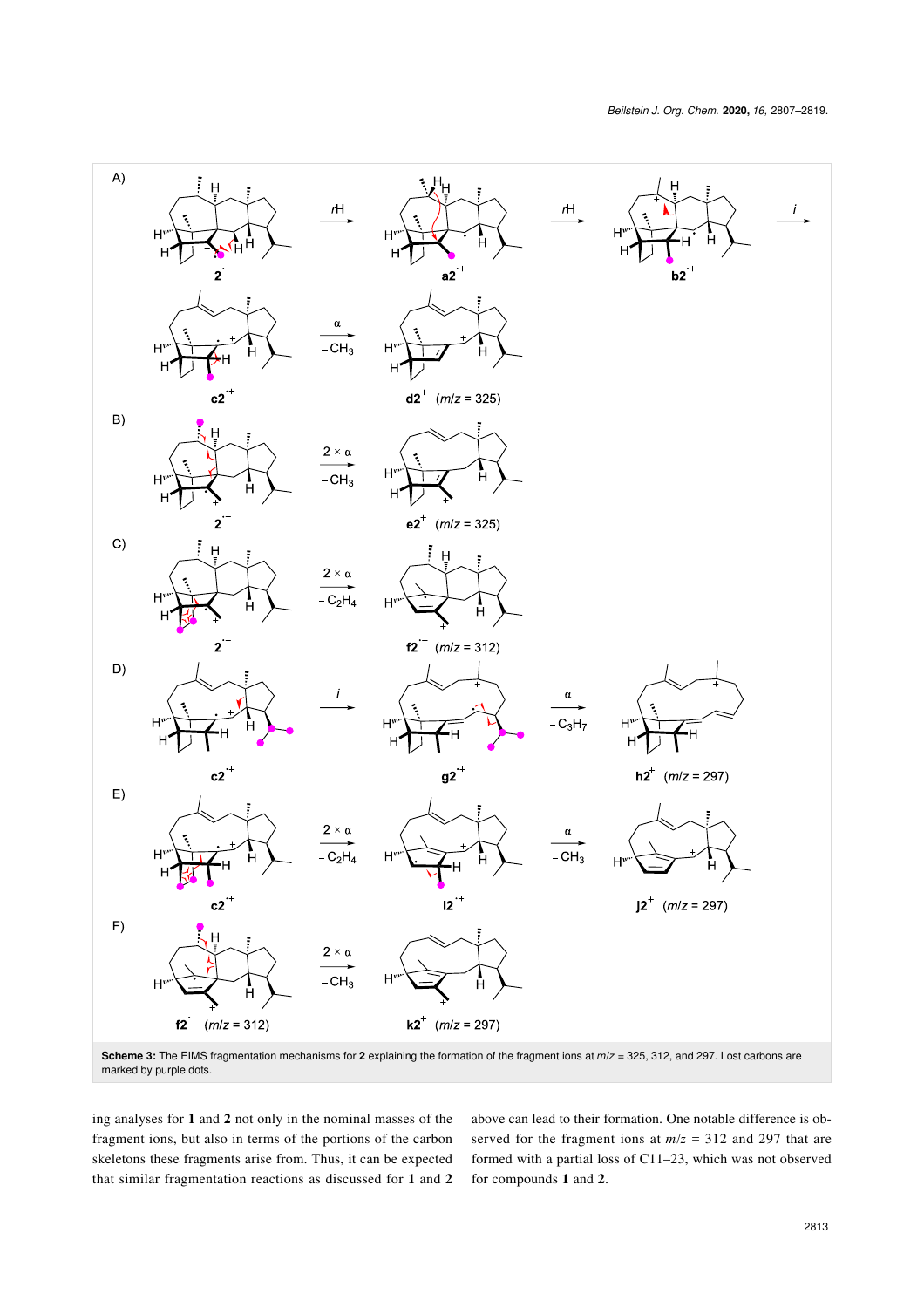<span id="page-7-0"></span>

The formation of the fragment ion at  $m/z = 325$  proceeds with cleavage of C22, C23, C24, or C25, as observed before for compounds **1** and **2**. Especially noteworthy is the cleavage of the methylene carbon C25, which is explainable from **3 •+** by a

hydrogen rearrangement to **a3•+**, followed by a hydride shift to **b3<sup>\*+</sup>** and an  $\alpha$ -fragmentation to  $c3^+$  ([Scheme 5A](#page-9-0)). The alternative loss of C22 is possible from  $3^{++}$  by two sequential  $\alpha$ -cleavages via **d3•+** to **e3<sup>+</sup>** ([Scheme 5B](#page-9-0)). The fragment ion at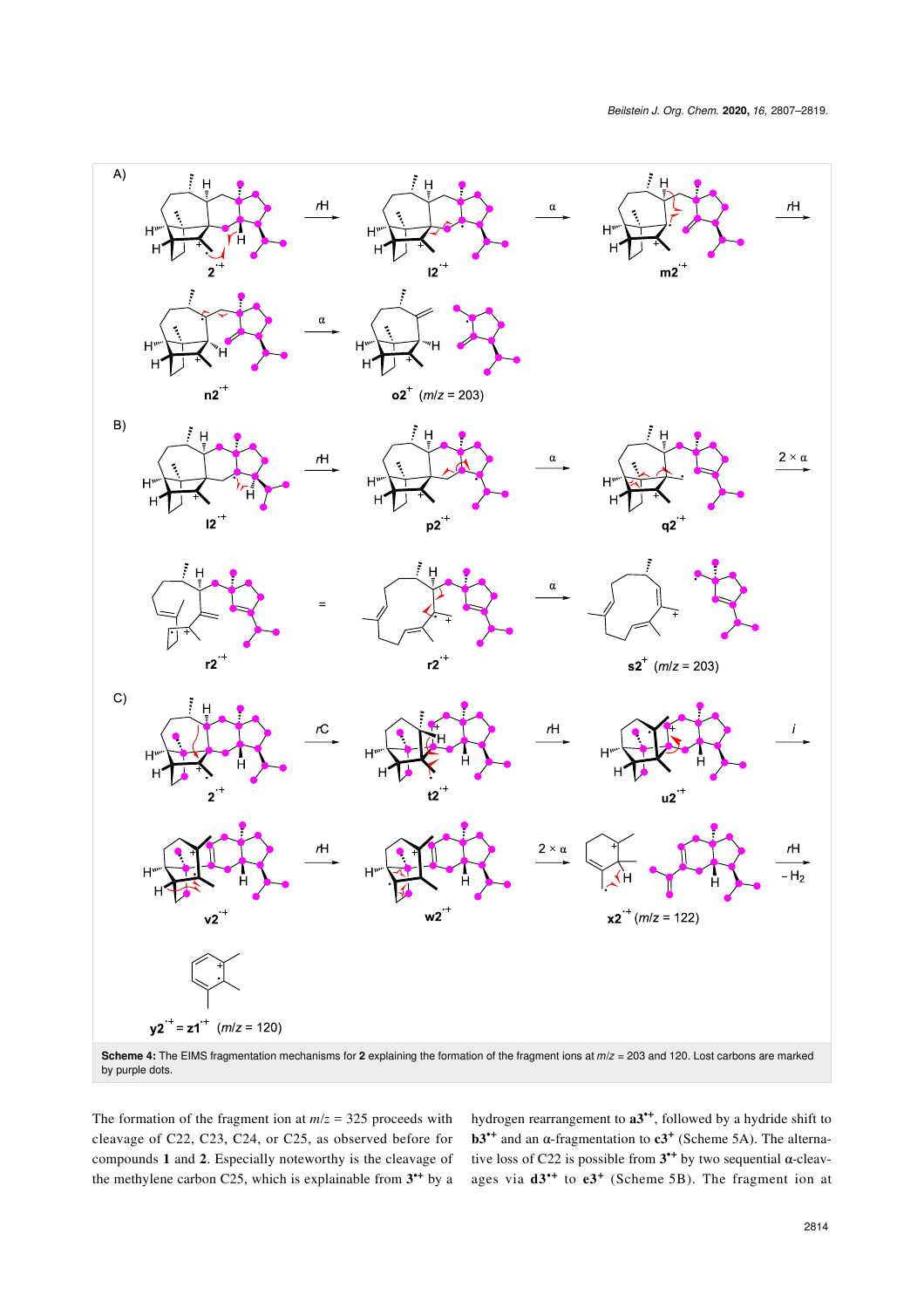<span id="page-8-0"></span>

dots, partially contributing carbons are marked by green dot, and unlabelled carbons do not contribute and are thus cleaved off by the fragmentation reaction.

 $m/z = 312$  involves the loss of either the C8–9 or the C11–23 portion. The first case can be understood starting from **b3•+** by two inductive cleavages with the neutral loss of ethylene to **f3•+** and then **g3•+** ([Scheme 5C\)](#page-9-0), while the second case may start from  $a3^*$ <sup>+</sup> by an  $\alpha$ -cleavage with hydrogen rearrangement to **h3•+** and another subsequent α-fragmentation to **i3•+** ([Scheme 5D\)](#page-9-0). Similar to the observations for compounds **1** and **2**, the fragment ion at  $m/z = 297$  of **3** is generated by the loss of C8–9 and one methyl group or of the isopropyl group C20–19–21. In addition, the combined loss of C11–23 and one methyl group also contributes to its formation. The possible mechanistic models include a simple  $\alpha$ -fragmentation with the loss of C25 from **g3•+** to **j3<sup>+</sup>** ([Scheme 5E](#page-9-0)), a sequence of three α-cleavages from **3 •+** through **k3•+** leading to **l3<sup>+</sup>** ([Scheme 5F\)](#page-9-0), and a double  $\alpha$ -fragmentation in  $i3^{*+}$  that explains the formation of **m3<sup>+</sup>** ([Scheme 5G](#page-9-0)).

The fragment ion at  $m/z = 206$  arises from the C25–3–4–5–6–10(–9–8)–11–23 moiety of 3. Its formation requires multiple bond cleavages and hydrogen transfers and is thus a multistep process ([Scheme 6A](#page-10-0)). Starting from **3 •+**, a hydride shift to **n3•+** and skeletal rearrangement lead to **o3•+**. A subsequent hydrogen rearrangement of this primary radical yields the tertiary radical  $p3^*$ <sup>+</sup> that can undergo an α-fragmenta-

tion to **q3•+**, followed by hydrogen rearrangement to **r3•+** , setting the stage for the next  $\alpha$ -cleavage to  $s3^{+1}$ . The same principle can explain the last bond cleavage: A hydride shift to  $t3^{+}$  adjusts the reactivity for the  $\alpha$ -fragmentation to  $u3^{+}$ . Notably, the intermediate **q3•+** is also a good starting point to explain the formation of the base peak ion at  $m/z = 120$ ([Scheme 6B](#page-10-0)). The inductive ring opening produces **v3•+** that, upon α-cleavage with hydrogen rearrangement, leads to **w3•+**  $(m/z = 122)$ . The base peak ion  $x3^{++}$  then results by the loss of two hydrogens.

#### **Conclusion**

In this work we demonstrated that  $^{13}$ C-labellings can efficiently be introduced by terpene synthase catalysed reactions into each single position of a terpene, which is useful for the deep investigations on mass spectrometric fragmentation reactions. The present study provides the first example for such investigations on sesterterpene fragmentations. The applied method, once the synthetic  $^{13}$ C-labelled oligoprenyl diphosphates are at hand, is superior to any other approach for the introduction of labellings, also because the labelled terpene precursors can be used for studies on many different terpenes for which terpene synthases are available. In the present case it is intriguing to learn that, although the structures of the three investigated sesterterpenes are different, not only similar fragment ions are observed, but also similar reactions lead to their formation, which is most prominently observed for the common base peak ion at  $m/z = 120$  for all three compounds. This means that the sesterterpenes have a common intrinsic reactivity that is in the first instance reflected by their joint biosynthesis, but also by their similar behaviour in the comparably high-energy chemistry of mass spectrometric fragmentation reactions. Further support for the similar reactivity of the investigated compounds during biosynthesis and mass spectrometric fragmentations is given by the notable observation of hydride shifts that occur in both of these processes. However, the three compounds show also some differences in their mass spectrometric fragmentation, e.g., for compound **2** a strong fragment ion is observed at  $m/z = 203$ , which is much less relevant for the other two compounds. It should be emphasised that the mechanistic hypotheses presented in this work are solely based on the  $13C$ -labellings, while specific hydrogen migrations would need to be followed by deuterium labellings, but in these cases data interpretation may be hampered by kinetic isotope effects. Nevertheless, at the current stage it cannot be excluded that such experiments could demonstrate the need for a refinement of the fragmentation mechanisms for certain fragment ions presented here. We will continue our investigations on terpene fragmentations in EIMS in the future by the strategy applied in this work to learn more about the underlying reaction mechanisms.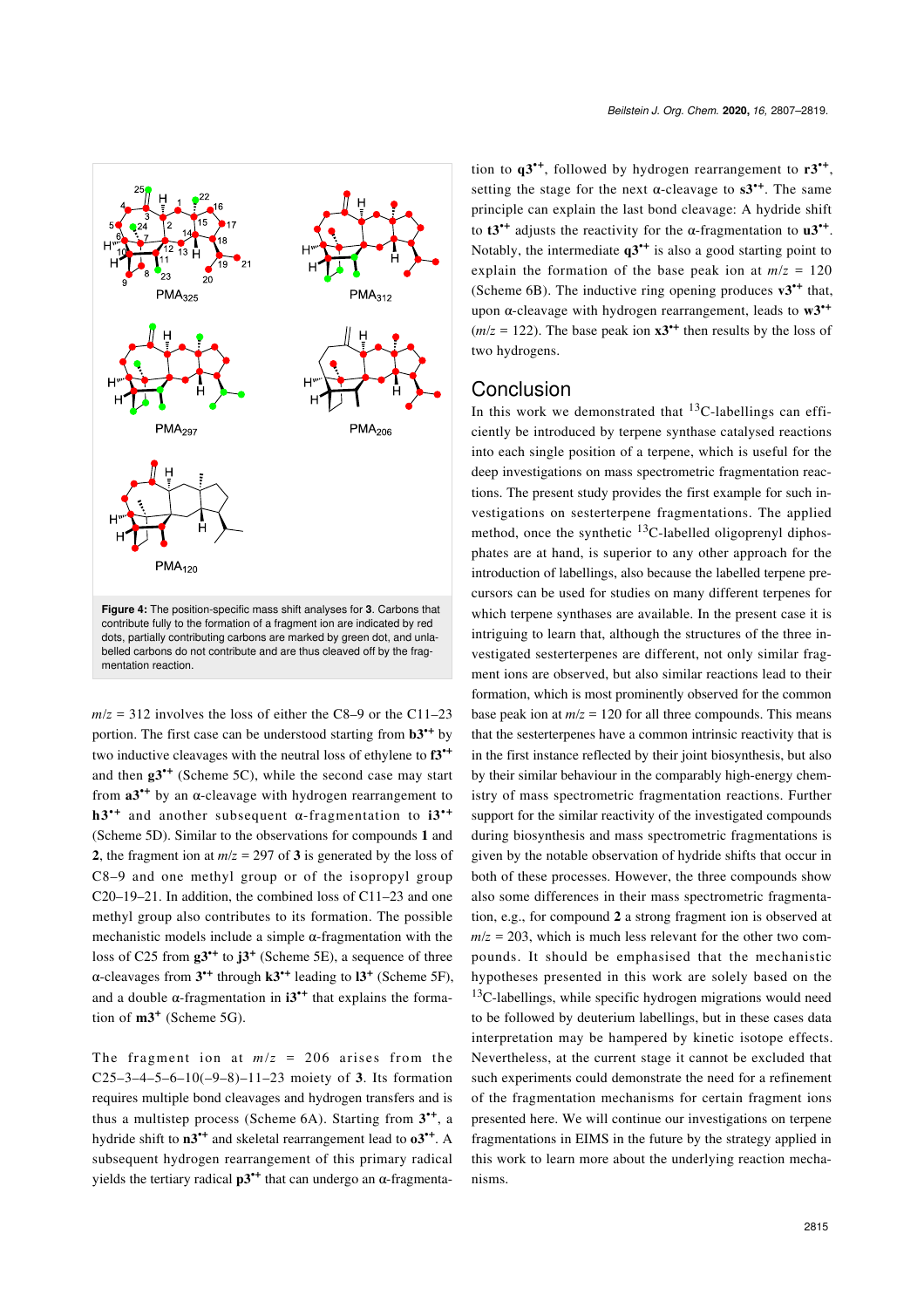<span id="page-9-0"></span>

**Scheme 5:** The EIMS fragmentation mechanisms for **3** explaining the formation of the fragment ions at *m*/*z* = 325, 312, and 297. Lost carbons are marked by purple dots.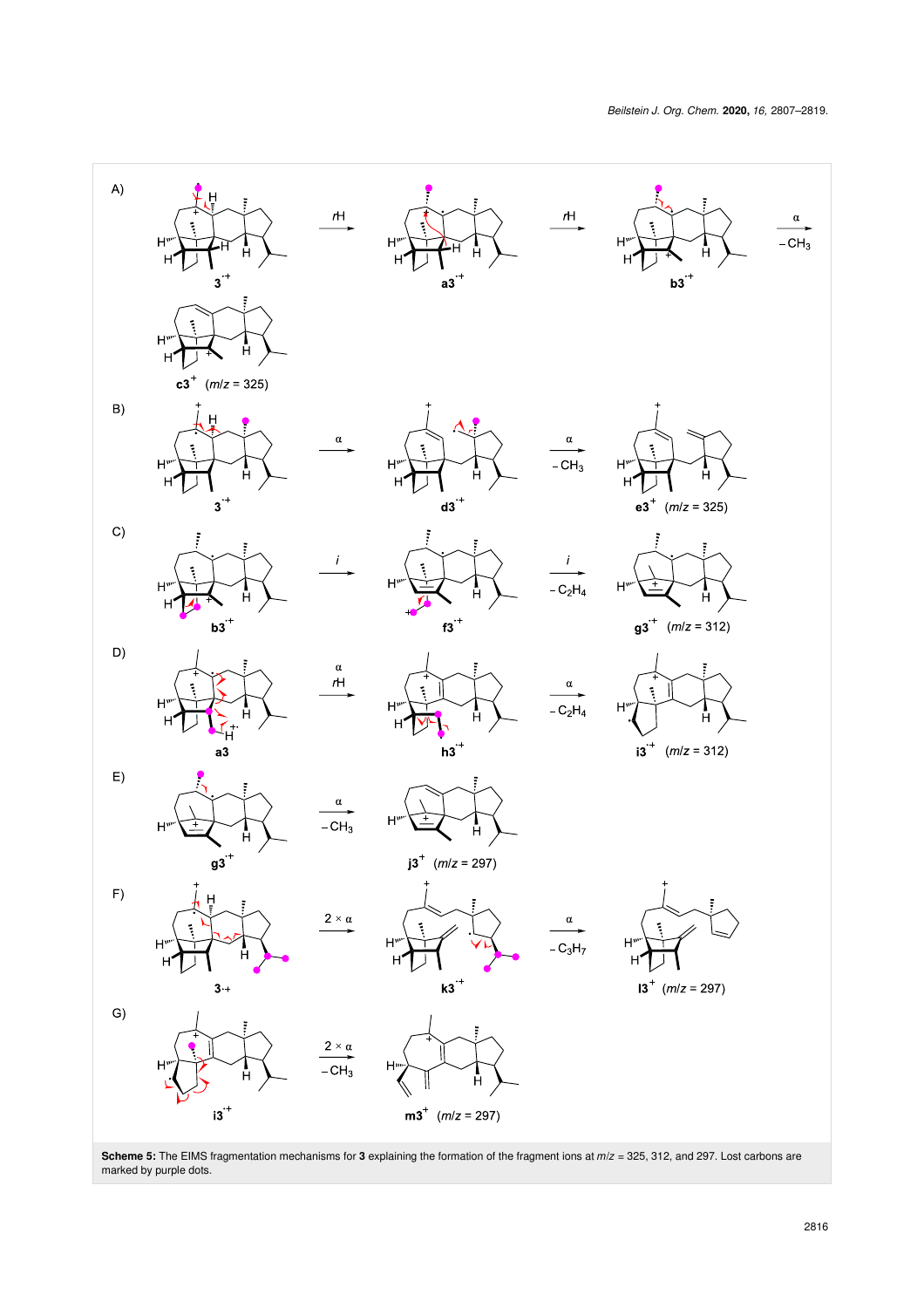<span id="page-10-0"></span>

Lost carbons are marked by purple dots.

#### Experimental Preparation of 13C-labelled compounds **1**–**3**

#### and GC–MS analysis

The 25 isotopomers of  $(^{13}C)$ -1,  $(^{13}C)$ -2, and  $(^{13}C)$ -3 were prepared enzymatically with SmTS1 from the correspondingly labelled oligoprenyl diphosphates as reported previously [\[1\]](#page-11-0). The compounds were obtained as mixtures that were directly analysed by GC–MS. The GC–MS analyses were performed using a 7890A GC connected to a 5977A mass selective

detector (Agilent, Hewlett-Packard Company, Wilmington, USA). The gas chromatographic separation was done using a HP5-MS fused silica capillary column (30 m, 0.25 mm i.d., 0.25 μm film, Agilent). The GC settings were 1) inlet pressure: 77.1 kPa, He 23.3 mL min<sup>-1</sup>; 2) injector temperature: 250 °C; 3) injection volume: 2 μL; 4) injector operation mode: splitless (60 s valve time); 5) carrier gas: He at 1.2 mL min<sup>-1</sup>; 6) temperature program: 5 min at 50 °C, then increasing with a ramp of 5 °C min−<sup>1</sup> to 320 °C. The MS settings were 1) transfer line: 300 °C; 2) electron energy: 70 eV.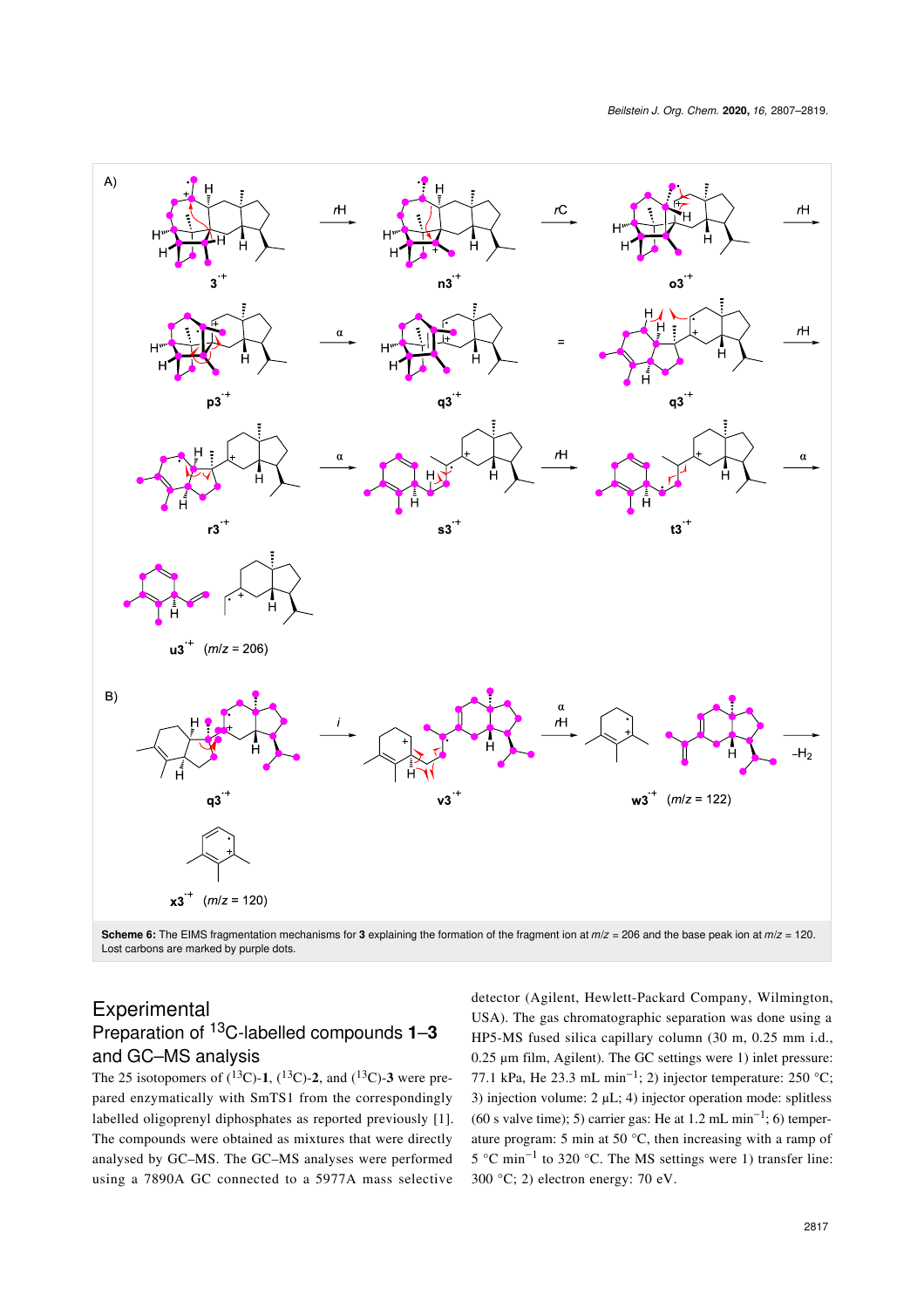## Supporting Information

#### <span id="page-11-17"></span>Supporting Information File 1

Mass spectra of the unlabelled and  $^{13}$ C-labelled compounds **1**–**3**, and the cyclisation mechanism from GFPP to **1**–**3** by SmTS1.

[\[https://www.beilstein-journals.org/bjoc/content/](https://www.beilstein-journals.org/bjoc/content/supplementary/1860-5397-16-231-S1.pdf) [supplementary/1860-5397-16-231-S1.pdf\]](https://www.beilstein-journals.org/bjoc/content/supplementary/1860-5397-16-231-S1.pdf)

## Funding

This work was funded by the DFG (DI1536/7-2).

# ORCID® iDs

Jeroen S. Dickschat - <https://orcid.org/0000-0002-0102-0631>

## References

- <span id="page-11-0"></span>1. Hou, A.; Dickschat, J. S. *Angew. Chem., Int. Ed.* **2020,** *59,* 19961–19965. [doi:10.1002/anie.202010084](https://doi.org/10.1002%2Fanie.202010084)
- <span id="page-11-1"></span>2. Starks, C. M.; Back, K.; Chappell, J.; Noel, J. P. *Science* **1997,** *277,* 1815–1820. [doi:10.1126/science.277.5333.1815](https://doi.org/10.1126%2Fscience.277.5333.1815)
- 3. Christianson, D. W. *Chem. Rev.* **2017,** *117,* 11570–11648. [doi:10.1021/acs.chemrev.7b00287](https://doi.org/10.1021%2Facs.chemrev.7b00287)
- <span id="page-11-2"></span>4. Grob, K.; Zürcher, F. *J. Chromatogr.* **1976,** *117,* 285–294. [doi:10.1016/0021-9673\(76\)80005-2](https://doi.org/10.1016%2F0021-9673%2876%2980005-2)
- <span id="page-11-3"></span>5. Arthur, C. L.; Pawliszyn, J. *Anal. Chem. (Washington, DC, U. S.)* **1990,** *62,* 2145–2148. [doi:10.1021/ac00218a019](https://doi.org/10.1021%2Fac00218a019)
- 6. Zhang, Z.; Pawliszyn, J. *Anal. Chem. (Washington, DC, U. S.)* **1993,** *65,* 1843–1852. [doi:10.1021/ac00062a008](https://doi.org/10.1021%2Fac00062a008)
- <span id="page-11-4"></span>7. Dickschat, J. S. *Nat. Prod. Rep.* **2014,** *31,* 838–861. [doi:10.1039/c3np70080a](https://doi.org/10.1039%2Fc3np70080a)
- <span id="page-11-5"></span>8. Schulz, S.; Dickschat, J. S. *Nat. Prod. Rep.* **2007,** *24,* 814–842. [doi:10.1039/b507392h](https://doi.org/10.1039%2Fb507392h)
- 9. Dickschat, J. S. *Nat. Prod. Rep.* **2017,** *34,* 310–328. [doi:10.1039/c7np00003k](https://doi.org/10.1039%2Fc7np00003k)
- 10. Hammerbacher, A.; Coutinho, T. A.; Gershenzon, J. *Plant, Cell Environ.* **2019,** *42,* 2827–2843. [doi:10.1111/pce.13602](https://doi.org/10.1111%2Fpce.13602)
- <span id="page-11-6"></span>11. McLafferty, F. W. *Anal. Chem. (Washington, DC, U. S.)* **1959,** *31,* 82–87. [doi:10.1021/ac60145a015](https://doi.org/10.1021%2Fac60145a015)
- <span id="page-11-7"></span>12.Biemann, K. *Angew. Chem., Int. Ed. Engl.* **1962,** *1,* 98–111. [doi:10.1002/anie.196200981](https://doi.org/10.1002%2Fanie.196200981)
- 13.Budzikiewicz, H.; Brauman, J. I.; Djerassi, C. *Tetrahedron* **1965,** *21,* 1855–1879. [doi:10.1016/s0040-4020\(01\)98656-9](https://doi.org/10.1016%2Fs0040-4020%2801%2998656-9)
- <span id="page-11-8"></span>14. Rinkel, J.; Dickschat, J. S. *Org. Lett.* **2019,** *21,* 2426–2429. [doi:10.1021/acs.orglett.9b00725](https://doi.org/10.1021%2Facs.orglett.9b00725)
- <span id="page-11-9"></span>15. Rohwedder, W. K. *Prog. Lipid Res.* **1985,** *24,* 1–18. [doi:10.1016/0163-7827\(85\)90006-2](https://doi.org/10.1016%2F0163-7827%2885%2990006-2)
- 16. Ryhage, R.; Stenhagen, E. *Ark. Kemi* **1960,** *15,* 291–315.
- <span id="page-11-10"></span>17. Dickschat, J. S.; Bruns, H.; Riclea, R. *Beilstein J. Org. Chem.* **2011,** *7,* 1697–1712. [doi:10.3762/bjoc.7.200](https://doi.org/10.3762%2Fbjoc.7.200)
- <span id="page-11-11"></span>18.Kuck, D.; Grützmacher, H.-F. *Z. Naturforsch., B: Anorg. Chem., Org. Chem.* **1979,** *34,* 1750–1764. [doi:10.1515/znb-1979-1224](https://doi.org/10.1515%2Fznb-1979-1224)
- 19.Kuck, D.; Grützmacher, H.-F. *Org. Mass Spectrom.* **1978,** *13,* 81–89. [doi:10.1002/oms.1210130205](https://doi.org/10.1002%2Foms.1210130205)
- 20.Kuck, D.; Grützmacher, H.-F. *Org. Mass Spectrom.* **1978,** *13,* 90–102. [doi:10.1002/oms.1210130206](https://doi.org/10.1002%2Foms.1210130206)
- <span id="page-11-14"></span>21. MacLeod, J. K.; Djerassi, C. *Tetrahedron Lett.* **1966,** *7,* 2183–2187. [doi:10.1016/s0040-4039\(00\)72818-8](https://doi.org/10.1016%2Fs0040-4039%2800%2972818-8)
- <span id="page-11-12"></span>22.Brock, N. L.; Ravella, S. R.; Schulz, S.; Dickschat, J. S. *Angew. Chem., Int. Ed.* **2013,** *52,* 2100–2104. [doi:10.1002/anie.201209173](https://doi.org/10.1002%2Fanie.201209173)
- <span id="page-11-13"></span>23.Weinberg, D. S.; Djerassi, C. *J. Org. Chem.* **1966,** *31,* 115–119. [doi:10.1021/jo01339a024](https://doi.org/10.1021%2Fjo01339a024)
- 24.Karliner, J.; Djerassi, C. *J. Org. Chem.* **1966,** *31,* 1945–1956. [doi:10.1021/jo01344a063](https://doi.org/10.1021%2Fjo01344a063)
- 25. Muccino, R. R.; Djerassi, C. *J. Am. Chem. Soc.* **1973,** *95,* 8726–8733. [doi:10.1021/ja00807a037](https://doi.org/10.1021%2Fja00807a037)
- <span id="page-11-15"></span>26. Danuello, A.; Cardoso de Castro, R.; Pilon, A. C.; Pires Bueno, P. C.; Pivatto, M.; Magela Vieira Júnior, G.; Carvalho, F. A.; Bombarda Oda, F.; Javiera Perez, C.; Peporine Lopez, N.; Gonzaga Dos Santos, A.; Rocha Ifa, D.; Cavalheiro, A. J. *Rapid Commun. Mass Spectrom.* **2020,** *34,* e8781. [doi:10.1002/rcm.8781](https://doi.org/10.1002%2Frcm.8781)
- 27. da Cunha Pinto, A.; Vessecchi, R.; Gomes da Silva, C.; Lourenco Amorim, A. C.; dos Santos Júnior, H. M.; Cunha Rezende, M. J.; Gates, P. J.; Moraes Rezende, C.; Peporine Lopez, N. *Rapid Commun. Mass Spectrom.* **2016,** *30,* 61–68. [doi:10.1002/rcm.7411](https://doi.org/10.1002%2Frcm.7411)
- 28.Aguiar, G. P.; Crevelin, E. J.; Dias, H. J.; Ambrósio, S. R.; Bastos, J. K.; Heleno, V. C. G.; Vessecchi, R.; Crotti, A. E. M. *J. Mass Spectrom.* **2018,** *53,* 1086–1096. [doi:10.1002/jms.4284](https://doi.org/10.1002%2Fjms.4284)
- 29. Rabe, P.; Barra, L.; Rinkel, J.; Riclea, R.; Citron, C. A.; Klapschinski, T. A.; Janusko, A.; Dickschat, J. S. *Angew. Chem., Int. Ed.* **2015,** *54,* 13448–13451. [doi:10.1002/anie.201507615](https://doi.org/10.1002%2Fanie.201507615)
- 30. Rabe, P.; Klapschinski, T. A.; Dickschat, J. S. *ChemBioChem* **2016,** *17,* 1333–1337. [doi:10.1002/cbic.201600237](https://doi.org/10.1002%2Fcbic.201600237)
- 31. Rabe, P.; Dickschat, J. S. *Beilstein J. Org. Chem.* **2016,** *12,* 1380–1394. [doi:10.3762/bjoc.12.132](https://doi.org/10.3762%2Fbjoc.12.132)
- 32. Rinkel, J.; Rabe, P.; Dickschat, J. S. *Eur. J. Org. Chem.* **2019,** 351–359. [doi:10.1002/ejoc.201800217](https://doi.org/10.1002%2Fejoc.201800217)
- <span id="page-11-16"></span>33. Rabe, P.; Rinkel, J.; Dolja, E.; Schmitz, T.; Nubbemeyer, B.; Luu, T. H.; Dickschat, J. S. *Angew. Chem., Int. Ed.* **2017,** *56,* 2776–2779. [doi:10.1002/anie.201612439](https://doi.org/10.1002%2Fanie.201612439)
- 34. Rinkel, J.; Lauterbach, L.; Dickschat, J. S. *Angew. Chem., Int. Ed.* **2019,** *58,* 452–455. [doi:10.1002/anie.201812216](https://doi.org/10.1002%2Fanie.201812216)
- 35. Mitsuhashi, T.; Rinkel, J.; Okada, M.; Abe, I.; Dickschat, J. S. *Chem. – Eur. J.* **2017,** *23,* 10053–10057. [doi:10.1002/chem.201702766](https://doi.org/10.1002%2Fchem.201702766)
- 36.Bian, G.; Rinkel, J.; Wang, Z.; Lauterbach, L.; Hou, A.; Yuan, Y.; Deng, Z.; Liu, T.; Dickschat, J. S. *Angew. Chem., Int. Ed.* **2018,** *57,* 15887–15890. [doi:10.1002/anie.201809954](https://doi.org/10.1002%2Fanie.201809954)
- 37.Quan, Z.; Dickschat, J. S. *Org. Biomol. Chem.* **2020,** *18,* 6072–6076. [doi:10.1039/d0ob01470b](https://doi.org/10.1039%2Fd0ob01470b)